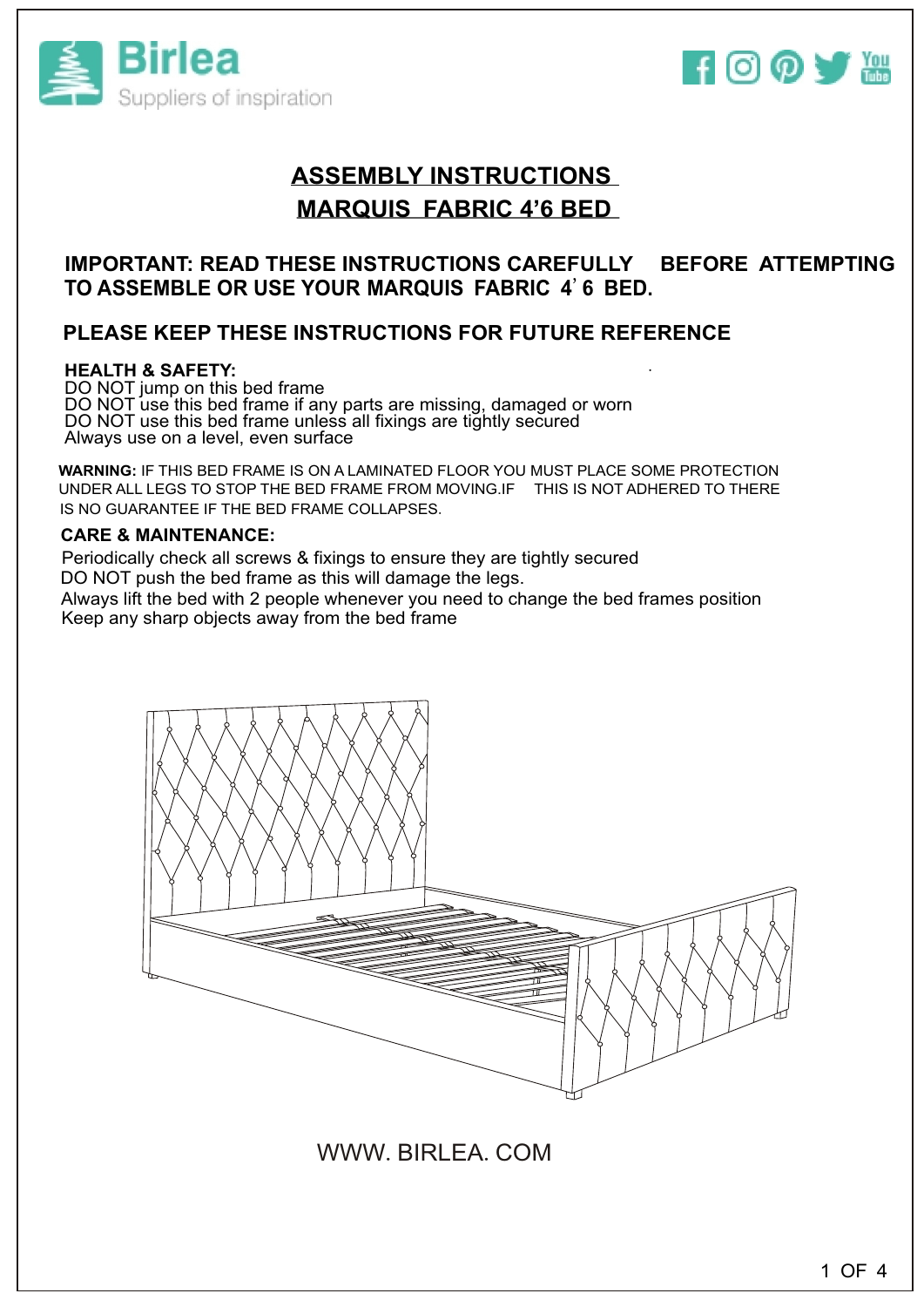

|                | PARTS LIST          |                |                |    | HARDWARE LIST (Found in box 3)              |     |
|----------------|---------------------|----------------|----------------|----|---------------------------------------------|-----|
| <b>No</b>      | Item                | Box            | Qty            | No |                                             | Qty |
| 1              | Headboard           | 1              | 1              | A  | Bolts (M8 x 30mm)<br><b>ODDERED</b>         | 12  |
| $\overline{2}$ | Footboard           | 3              | 1              | B  | Nuts (8 x 13)<br>$\circledast$              | 4   |
| 3              | Side Rails          | $\overline{2}$ | $\overline{2}$ | C  | $\circledcirc$<br><b>Spring Washer</b>      | 8   |
| $\overline{4}$ | Centre rail         | 2              | $\mathbf{1}$   | D  | $\circledcirc$<br><b>Flat Washer</b>        | 8   |
| 5              | <b>Support Legs</b> | 3              | $\overline{2}$ | E  | M5 Allen Key                                | 1   |
| 6              | Slats               | 3              | 26             | F  | Spanner                                     |     |
| $\overline{7}$ | Legs                | 3              | 4              | G  | Bolts (M8 x 50mm)<br><b>COMMAND</b>         | 8   |
|                |                     |                |                | H  | Single Plastic Cap<br>$\, \, \otimes$       | 26  |
|                |                     |                |                |    | Double Plastic Cap                          | 13  |
|                |                     |                |                | J  | Bolts ( $M8 \times 40$ mm)<br><b>ODDDDD</b> | 4   |

There are two slat caps (one double and one single)as spare.

OF 4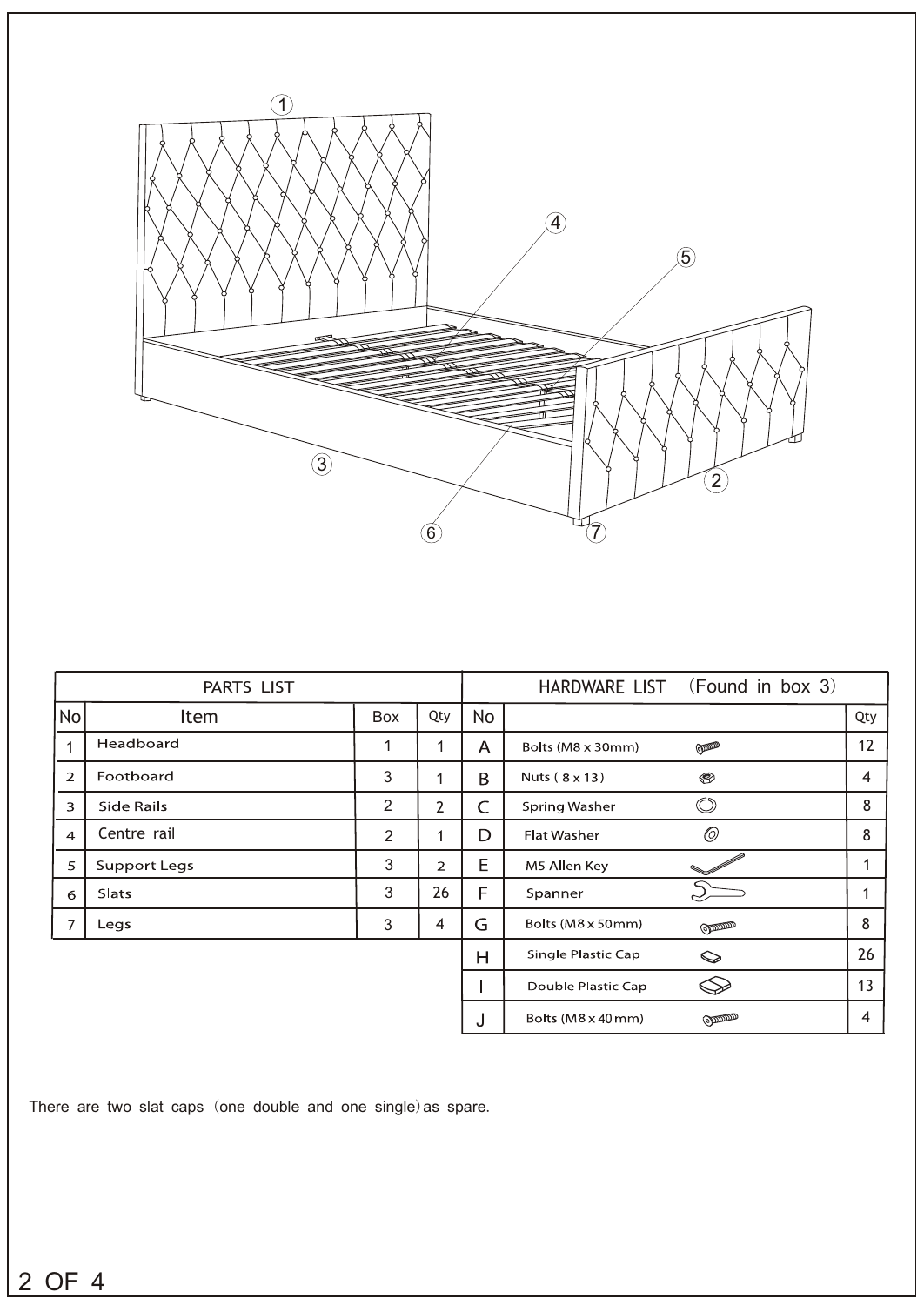## **Step 1:**

To fix the legs (7) to the headboard (1) and footboard (2) you will need to use hardware parts E and G. **DO NOT use any power tools, this may damage the bed frame and will invalidate any claims**.





## **Step 2:**

To fix the support legs (5) to the centre rail (4) you will need to use hardware parts B and J. You will need to use the M5 allen Key (E) and the spanner (F) as provided for this step of the assembly. **DO NOT use any power tools as this may damage the frame and will invalidate any claims**.